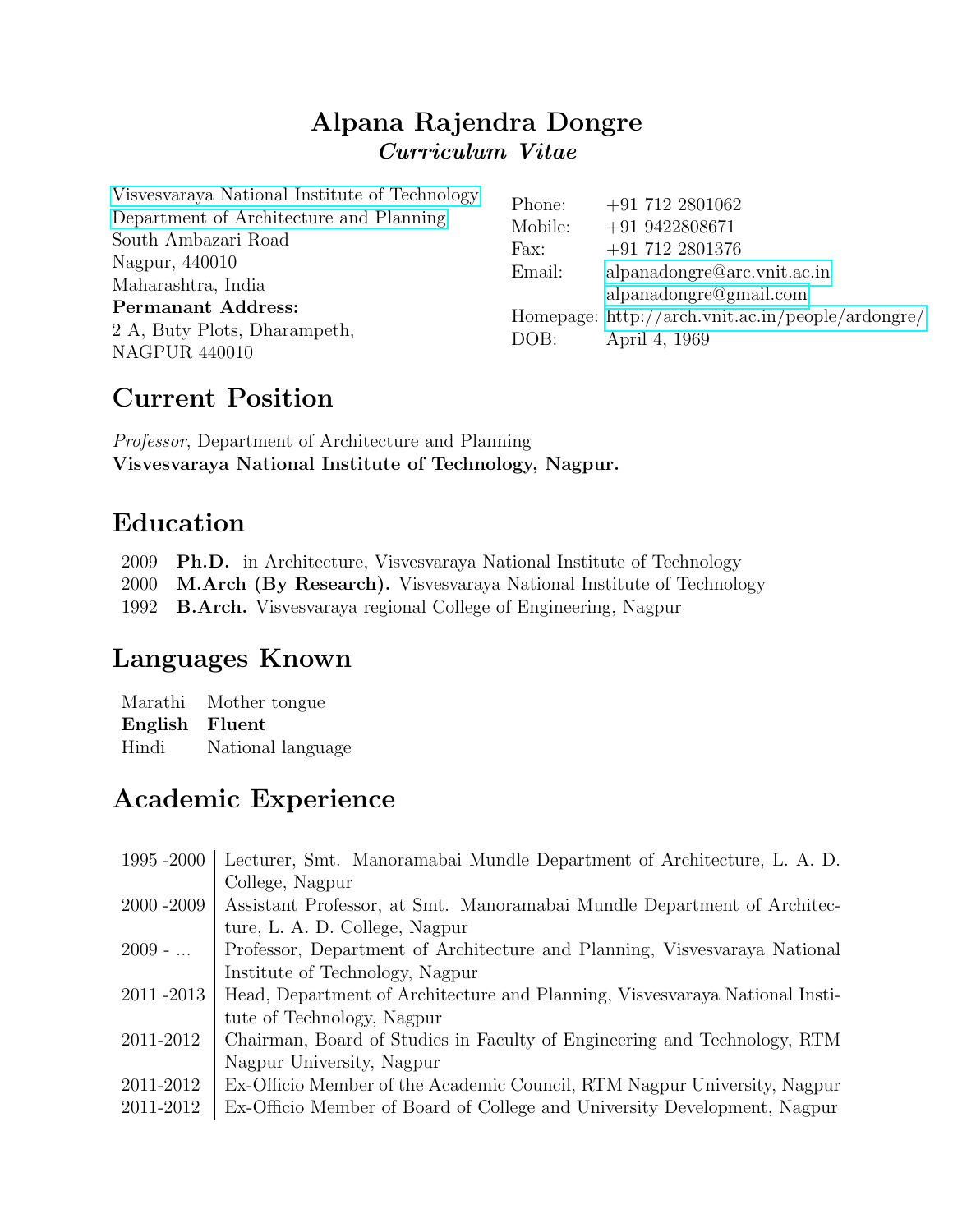# Professional Experience

|               | 1993-2004   Architect, A.B. Dongre Architects, Nagpur                               |
|---------------|-------------------------------------------------------------------------------------|
| $2004 - 2009$ | Partner, A.B. Dongre Architects, Nagpur                                             |
|               | 2009 -    Architectural Consultancy, Visvesvaraya National Institute of Technology, |
|               | Nagpur                                                                              |
|               | 2002–2005   Member of Heritage Conservation Committee, Nagpur Municipal Corpora-    |
|               | tion, constituted in accordance with the regulation for conservation of heritage    |
|               | buildings/ precincts.                                                               |

## Professional Affiliation

Registered with the Council of Architecture, New Delhi . Regd. No. CA/93/16286 Member of IIA, Mumbai Membership No. A10006 Member ISHRAE Nagpur Chapter Membership No. NG/00/AM/0165 Life Member of Vidarbha Heritage Society, Nagpur Life member of University Women's Association, Nagpur

### Scholarships and Awards

| N.T.S.E. Scholarship          | Scholarship of Natioal Talent Search Unit of NCERT    |
|-------------------------------|-------------------------------------------------------|
|                               | (Std. XI to Final B.Arch)                             |
| V. R. C. E. Merit Scholarship | Scholarship of Visvesvaraya Regional College of Engi- |
|                               | neering, Nagpur.                                      |
|                               | (First to Final Year B. Arch)                         |
| Teacher Award 2012            | A3 Foundation Art, Aesthetics and Architecture,       |
|                               | Chandigarh.                                           |

# Publications

#### Journal

| 2014 | Pathak, P. M., Dongre, A. R., and Shiwalkar, J. (2014a). Impact of Spatial,<br>Thermal and Lighting Parameters on the Efficiency and Comfort<br>of Users in Indian Workspaces. Journal of Sustainable Development -<br><i>Canadian Center of Science and Education</i> , 7(4). accepted for publication |
|------|---------------------------------------------------------------------------------------------------------------------------------------------------------------------------------------------------------------------------------------------------------------------------------------------------------|
| 2014 | Pathak, P. M., Dongre, A. R., and Shiwalkar, J. (2014b). Lighting Design<br>as a Function of Comfort and Performance for Occupants in Indian<br><b>Workspaces.</b> Journal of Architectural and Planning Research. accepted for<br>publication                                                          |
| 2014 | Patil, A. P. and Dongre, A. R. (2014b). Understanding encroachments in<br>the urban environment. Urban Des Int, $19(1):50-65$                                                                                                                                                                           |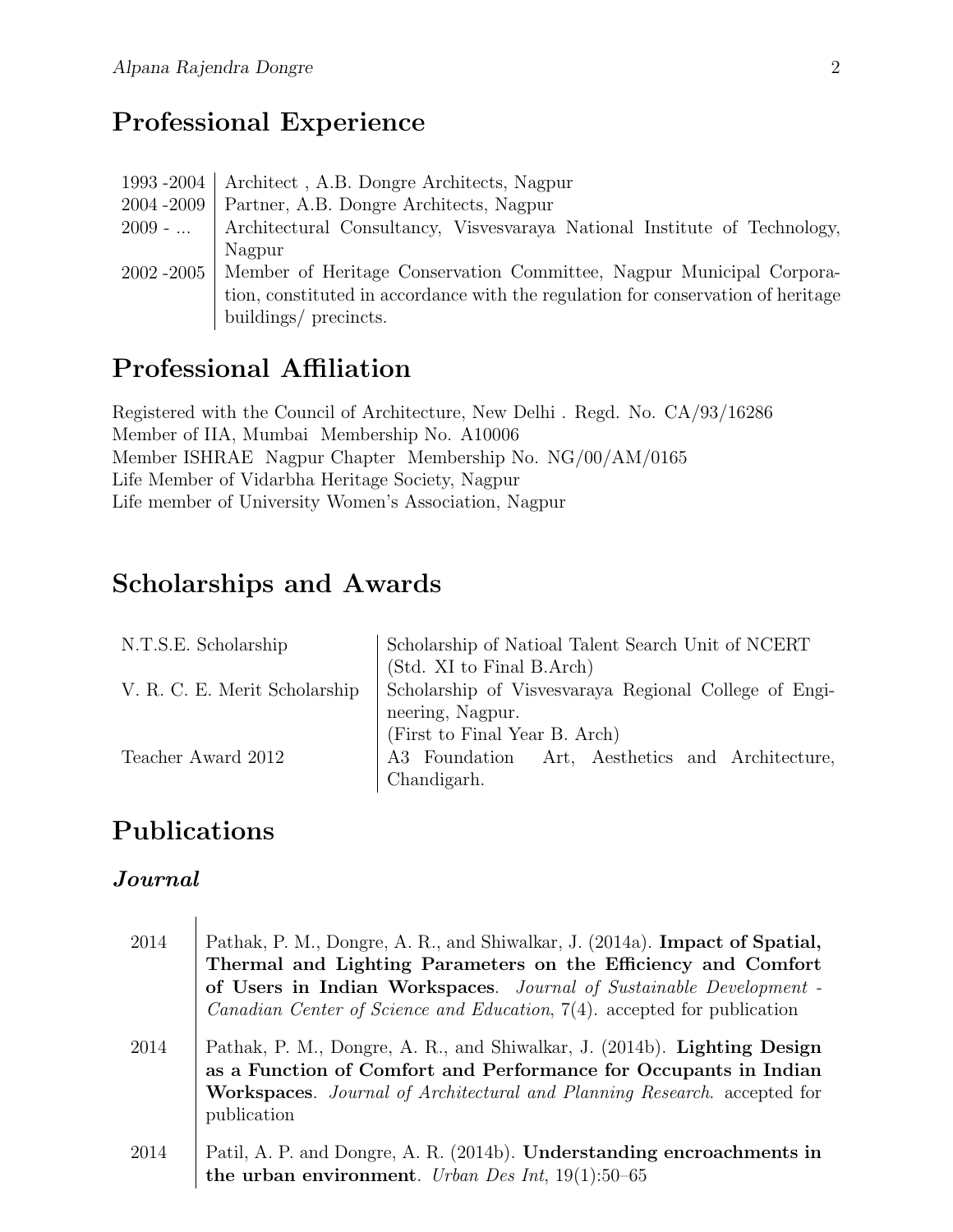| 2014 | Patil, A. P. and Dongre, A. R. (2014a). Emergent Properties of the Public<br>Realm and Encroachments in the Urban Environment. Nexus Network<br>Journal, pages $1-29$                                                                                                      |
|------|----------------------------------------------------------------------------------------------------------------------------------------------------------------------------------------------------------------------------------------------------------------------------|
| 2013 | Pathak, P. M. and Dongre, A. R. (2013). Impact of Workspace Design in<br>Indian Context on Occupant's Behavior, to Enhance Efficiency and<br><b>Comfort.</b> Journal of Civil Engineering and Architecture, David Publishing<br><i>House, Chicago, USA,</i> $7(3):310-322$ |
| 2013 | Wahurwagh, A. and Dongre, A. R. (2013). An Interpretation of Burhan-<br>pur Cultural Landscape. Spandrel, 7:59-67                                                                                                                                                          |
| 2011 | Dongre, A. R. (2011). Climate responsive approach to architecture<br>design. Journal of Design Research, 9(4):321-338                                                                                                                                                      |
| 2007 | Dongre, A. R., Deshpande, S. A., and Ingle, R. K. (2007c). Symbiotic form<br>- Structure and Aesthetics as determinants of Form. Journal of Indian<br><i>Institute of Architects</i> , $72(6)$                                                                             |
| 2007 | Dongre, A. R., Deshpande, S. A., and Ingle, R. K. (2007b). Lasting images<br>- Built Forms of Enduring Value. Architecture - Time Space and People<br>- Council of Architecture, India, $7(3)$                                                                             |
| 2007 | Dongre, A. R., Deshpande, S., and Ingle, R. (2007a). <b>Emerging Architec-</b><br>tonic Forms and Designed Forms. International Journal of Architectural<br>Research                                                                                                       |
| 2000 | Dongre, A. R. (2000). Heritage a Testimony of Bygone Era. Journal of<br>Indian Institute of Architects, $65(7)$                                                                                                                                                            |

### Conference, Seminar, Workshops

| 2014 | Pathak, P. M. Dongre, A. R. (2014). Occupant's Perception about Indoor<br>Air and thermal Parameter in Indian Workspaces. In Proceedings of<br>All India Seminar on 'Innovations in Green Building Technology'. Institution<br>of Engeneers (India), Nagpur Chapter                                                          |
|------|------------------------------------------------------------------------------------------------------------------------------------------------------------------------------------------------------------------------------------------------------------------------------------------------------------------------------|
| 2013 | Dongre, A. R. and Wahurwagh, A. (2013b). The Acoustics of Sixteenth-<br>Century Mughal Heritage Structures of Burhanpur, India. Architec-<br>tural Knowledge Systems Aproach. In International Conference 'Acous-<br><i>tics 2013'</i> , New Delhi. Acoustical Society of India (ASI) and French Acoustical<br>Society (FSA) |
| 2013 | Dongre, A. R. and Wahurwagh, A. (2013a). The Acoustics of Sixteenth-<br>Century Mughal Heritage Structures of Burhanpur, India - Archi-<br>tectural Knowledge Systems Approach. In Acoustics 2013                                                                                                                            |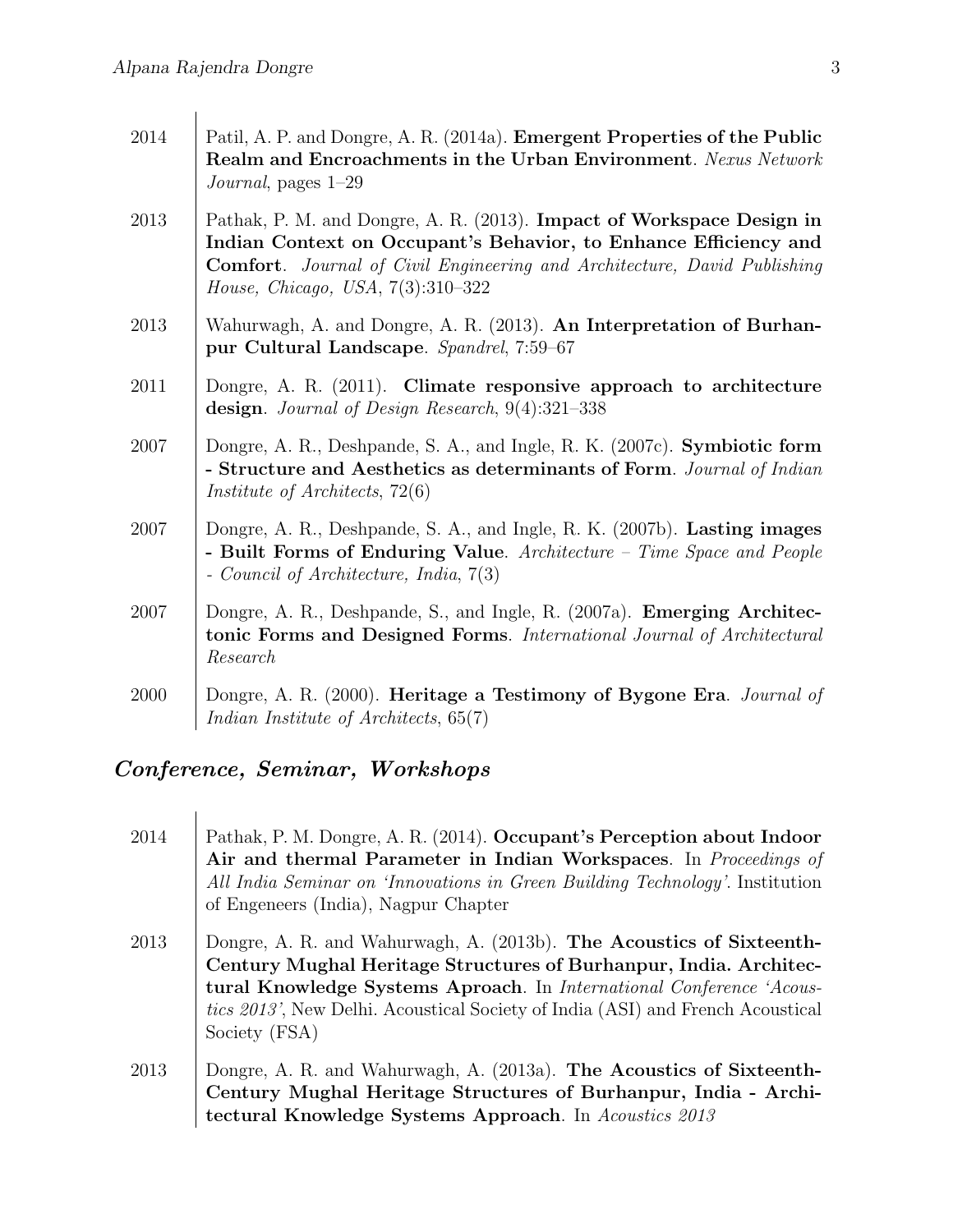| 2013     | Wahurwagh, A. and Dongre, A. R. (2012). The Interpretation of Bharat-<br>pur Cultural Landscape, India: Architectural Knowledge Systems.<br>In Sustainable Cities in Arid Region: Planning Design and Management, or-<br>ganized by Dept of Architecture and Planning, MNIT, Jaipur, pages 101-107.<br>Dept of Architecture and Planning, MNIT, Jaipur |
|----------|--------------------------------------------------------------------------------------------------------------------------------------------------------------------------------------------------------------------------------------------------------------------------------------------------------------------------------------------------------|
| 2012     | Pathak, P. M. and Dongre, A. R. (2012a). Impact of workspace design in<br>Indian Context on Occupants behaviour to enhance efficiency and<br>comfort. Environmental Design Research Association. EDRA: 43rd Interna-<br>tional Conference 'EDRA 43 SEATTLE'                                                                                            |
| 2012     | Pathak, P. M. and Dongre, A. R. (2012b). Workspace design in Indian<br>context on occupants' behavior to enhance efficiency and comfort".<br>In Young Researchers Workshop, University of Strathclyde, Glasgow 2012.<br>22nd International Association for People-Environment Studies Conference<br>(IAPS)                                             |
| $2011\,$ | Patil, A. P. and Dongre, A. R. (2011b). Complexity of Built Environment<br>in Public Realm. Vienna. ECCS'11 - European Conference on Complex<br>Systems 2011                                                                                                                                                                                           |
| 2011     | Pathak, P. M. and Dongre, A. R. (2011). Built Environment for Improv-<br>ing Quality of Life, an Approach to Healthy City. In International<br>Conference on Healthy Cities, Pune. BNCA                                                                                                                                                                |
| 2010     | Wahurwagh, A. and Dongre, A. R. (2010). Cultural Landscape Conser-<br>vation - An Inspiring Quality for Contemporary Architecture. In In-<br>ternational Conference on Urbanism and Green Architecture 2010, Himachal<br>Pradesh. NIT, Hamirpur                                                                                                        |
| 2007     | Dongre, A. R. (2007). Process established - Through Students' Work.<br>In <i>Design Process – Sharing Experiences</i> , organised jointly by L.A.D. College<br>for Women and IIA, Nagpur Center. one day design workshop,                                                                                                                              |
| 2006     | Dongre, A. R. and Deshpande, S. $(2006)$ . Tall buildings – Structure and<br><b>Aesthetics.</b> In Proceedings of the National Conference on High-Rise Build-<br>ings: Materials and Practices, New Delhi, India. Indian Society for Construc-<br>tion Materials and Structures                                                                        |
| 2006     | Dongre, A. R. (2006). Symbiotic Learning. First Annual Convention of<br>MASA (Maharashtra Association of Schools of Architecture), Pune                                                                                                                                                                                                                |
| 2006     | Dongre, A. R., Deshpande, S. A., and Ingle, R. K. (2006). Architectural<br><b>Expression of Earthquake Resistant Structures.</b> In National Seminar-<br>"Designing for Safety", Nagpur. Indian Institute of Architects, Nagpur                                                                                                                        |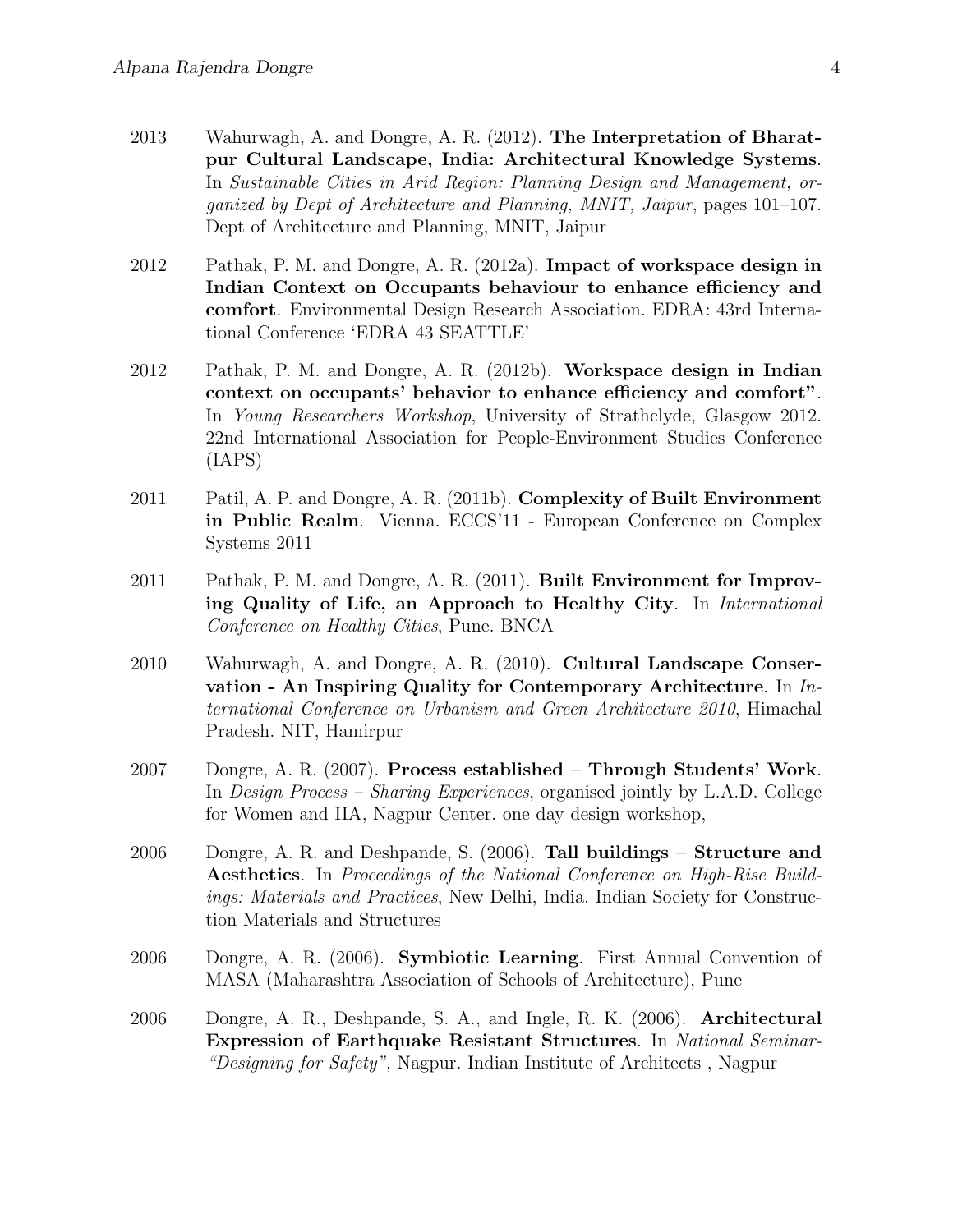| 2004 | Dongre, A. R. (2004). Navigation through History of Architecture - A<br><b>Teaching Method.</b> In proceedings of National Seminar on $-A$ rchitecture and<br>Planning Education and Profession - The Changing Dimensions and Future<br>Directions in 21st Century. Department of Architecture Town and Regional<br>Planning, Bengal Engineering College, Howrah |
|------|------------------------------------------------------------------------------------------------------------------------------------------------------------------------------------------------------------------------------------------------------------------------------------------------------------------------------------------------------------------|
| 2003 | Dongre, A. R. and Deshpande, S. A. (2003). Inherited Heritage or Her-<br><b>itage Inheritance.</b> In XX National Convention, Jaipur                                                                                                                                                                                                                             |
| 2002 | Dongre, A. R. (2002). Land and Building Use Economics. In Seminar<br>proceedings of National Seminar- Workshop, on Heritage Conservation and<br><i>Cultural Continuity.</i> MES School of Architecture, Kuttipuram, Thrissur, Ker-<br>ala                                                                                                                        |
| 1998 | Dongre, A. R. and Dongre, R. A. $(1998)$ . Architectural Education –<br><b>Preparing for the Future.</b> In <i>Status and Future of Architectural Educa</i> -<br>tion in India. Joint Meet of COA, AICTE and IIA Nagpur Center                                                                                                                                   |

#### Poster Presentations

2011 | Patil, A. P. and Dongre, A. R. (2011a). Can Complexity Science explain role of physical environment in the emerging form of encroachments in an urban environment? Poster presentation at ECCS'11 - European Conference on Complex Systems 2011, Vienna 2011 | Patil, A. P. and Dongre, A. R. (2011c). Insight to Urban Complexity. poster presentation in Eighth International Conference on Complex Systems, Quincy, MA, USA

## Ongoing Research Activities

#### PhD. supervision

| $2010$ ongoing | Cultural Landscape Conservation - an inspiring quality for Contem-<br>porary Architecture                                       |
|----------------|---------------------------------------------------------------------------------------------------------------------------------|
| 2010 submitted | Impact of built environment as enclosed spaces on human behaviour,<br>focus on enhancing the efficiency and comfort of the user |
| 2010 submitted | Urban Design and Complexity Science                                                                                             |
| $2013$ ongoing | Daylighting and Multi Storied Residential Development in hot and<br>dry climate                                                 |
| $2011$ ongoing | Sustainable Tribal Habitat using Forest Resources in Central India                                                              |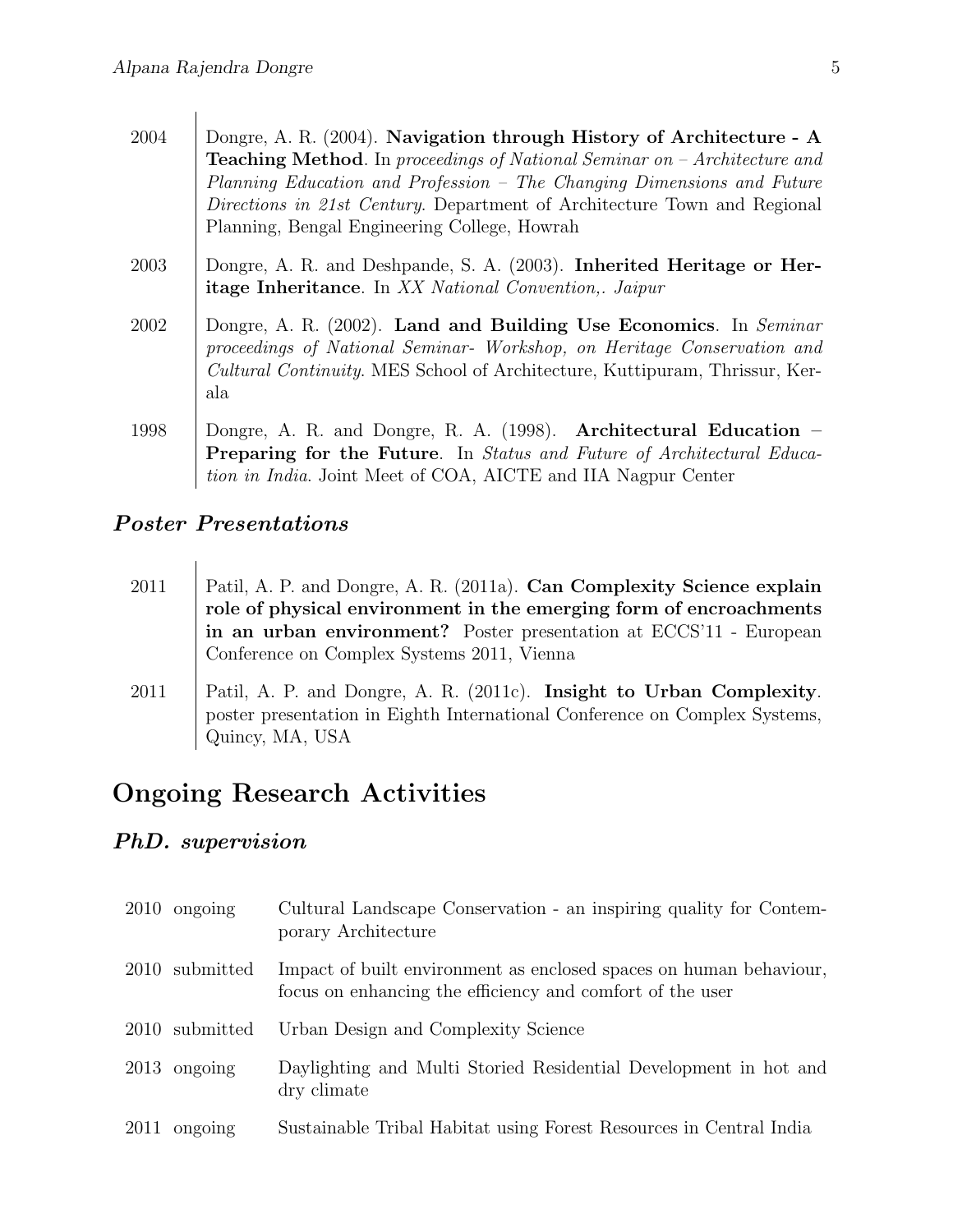2011 ongoing Contextual Analysis of Build Environment Derivation of Logical Framework for Contextual Design Approach in Indian Scenario

#### Research Project

2014 - 2016 Acoustic Enhancement of a typical lecture hall through Architectural intervention and signal processing in hot and dry climate - Under Center of Excellence of Combedded Systems, VNIT, Nagpur, India

## Resource Person at Seminars and Workshops

| Jun. 30- Jul. 05,<br>2014 | Workshop for Earthquake Resistant Practices for Undergraduate Stu-<br>dents of Architecture - organised by National Information Centre of<br>Earthquake Engineering at IIT Kanpur                                                                                                                                        |
|---------------------------|--------------------------------------------------------------------------------------------------------------------------------------------------------------------------------------------------------------------------------------------------------------------------------------------------------------------------|
| Nov. 15-16, 2013          | Training program on "Green Building Design: Concepts & Applica-<br>tions" at Civil Engineering Department, VNIT, Nagpur                                                                                                                                                                                                  |
| Jul. 07-12, 2013          | Workshop for Earthquake Resistant Practices for Undergraduate Stu-<br>dents of Architecture - organised by National Information Centre of<br>Earthquake Engineering at IIT Kanpur                                                                                                                                        |
| Jul. 02-07, 2012          | Workshop for Earthquake Resistant Practices for Undergraduate Stu-<br>dents of Architecture - organised by National Information Centre of<br>Earthquake Engineering at IIT Kanpur                                                                                                                                        |
| Dec. 16, 2011             | Performance Enhancement of Functional Requirements of Existing<br>Buildings - Orientation Program on Green Building Design: Concepts<br>& Application organized by VNIT, Nagpur.                                                                                                                                         |
| Feb, 18-22, 2008          | Sharing Experiences Objectives, Design Issues and Design Tools in<br>the Studio - Transmission of Knowledge in Architecture - Teachers<br>Training Programme, Co-ordinated by Smt. M.M.Department of Ar-<br>chitecture, L. A. D. College for Women, Nagpur at National Institute<br>of Advanced Studies in Architecture. |
| Feb. 5-6, 2008            | Architecture Structure Integration - Workshop on Structural Safety<br>and Architectural Design at V.N.I.T., Nagpur, Feb. 2008                                                                                                                                                                                            |

### Invited Lectures

Oct. 18, 2013 World Standards Day - International Standards Ensure Positive Change, speaker at the seminar organised by Bureau of Indian Standards, Nagpur.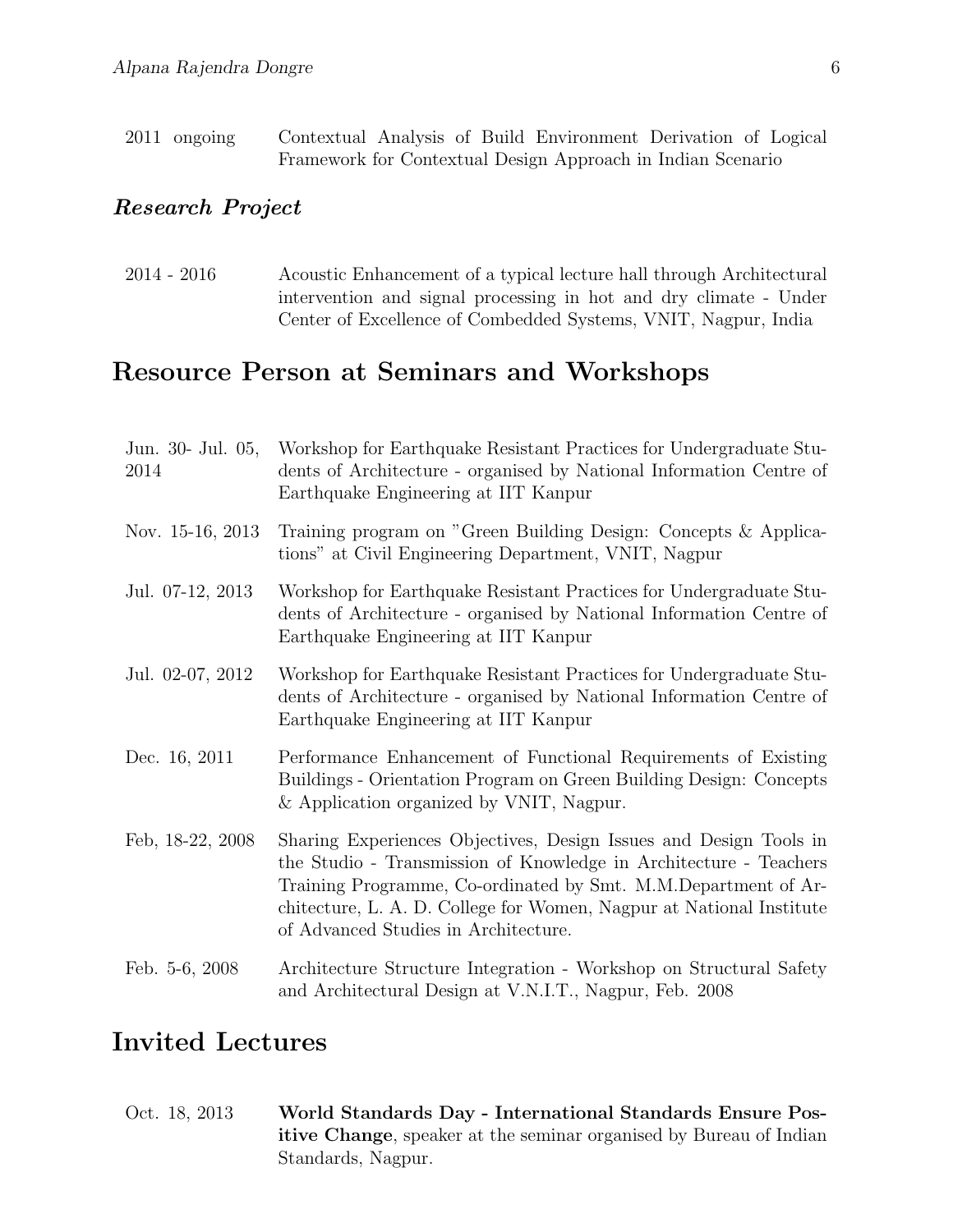| Sep. 21, 2011 | Structural approach towards Articulating Architectural<br>Forms, at Smt. Manoramabai College of Architecture, LAD cam-<br>pus, Nagpur                                                                                             |
|---------------|-----------------------------------------------------------------------------------------------------------------------------------------------------------------------------------------------------------------------------------|
| Mar. 28, 2011 | <b>Expression in Architecture</b> , at Smt. Manoramabai College of Ar-<br>chitecture, LAD campus, Nagpur                                                                                                                          |
| Apr. 17, 2009 | <b>Symbiotic Forms</b> , lecture hosted by IIA Kolhapur Chapter                                                                                                                                                                   |
| Apr. 8, 2008  | <b>Coherent Forms</b> Articulation of Structure and Architecture<br>, lecture hosted by IIA Nagpur Chapter.                                                                                                                       |
| Aug. 23, 2006 | Tension in Design Studio, at the A. G. Bapat Memorial lecture<br>series, organized for the ArchFest 2006, Rizvi College of Architecture,<br>Mumbai.                                                                               |
| Aug. 7, 2006  | <b>Architecture Structure Interaction</b> Invited to deliver a lecture at<br>the Zonal NASA Convention 06, held at Sir Prince Shivaji Maratha<br>Boarding Houses College of Architecture, Kolhapur, 5th to 7th of<br>August, 2006 |

### Other Achievements

Advisory Board of Master Plan implementation and Building Design at National Institute of Technology, Uttarakhand, India

Expert member on Building Committe for selection and suggestions for building construction activity at National Institute of Technology, Silchar, India .

Advisory Board of Indira Gandhi Governament Medical College, Nagpur, for development of Master Plan.

Advisory Board of Dr. Babasaheb Ambedkar Hospital and Research Center, Nagpur, for development of Master Plan and Building design.

Member of working group of MEDA ( Maharashtra Energy Development Authority) for implementation of ECBC in the state of Maharashtra, India.

Expert on the committee appointed by Council of Architecture, for evaluation of B. Arch and M. Arch degree courses.

Appointments as expert for valuation of the M. Arch (By Research) and Doctoral thesis.

Member of the Staff Selection Committee of Nagpur University.

Member of AICTE Approval Committee.

Convener and Member of Local Enquiry Committee for RTM Nagpur University for evaluating institutions of Architecture under Nagpur University for extension of approval.

Nominated for the Governing Body of Smt. Manoramabai Mundle College of Architecture, Nagpur as the University Nominee.